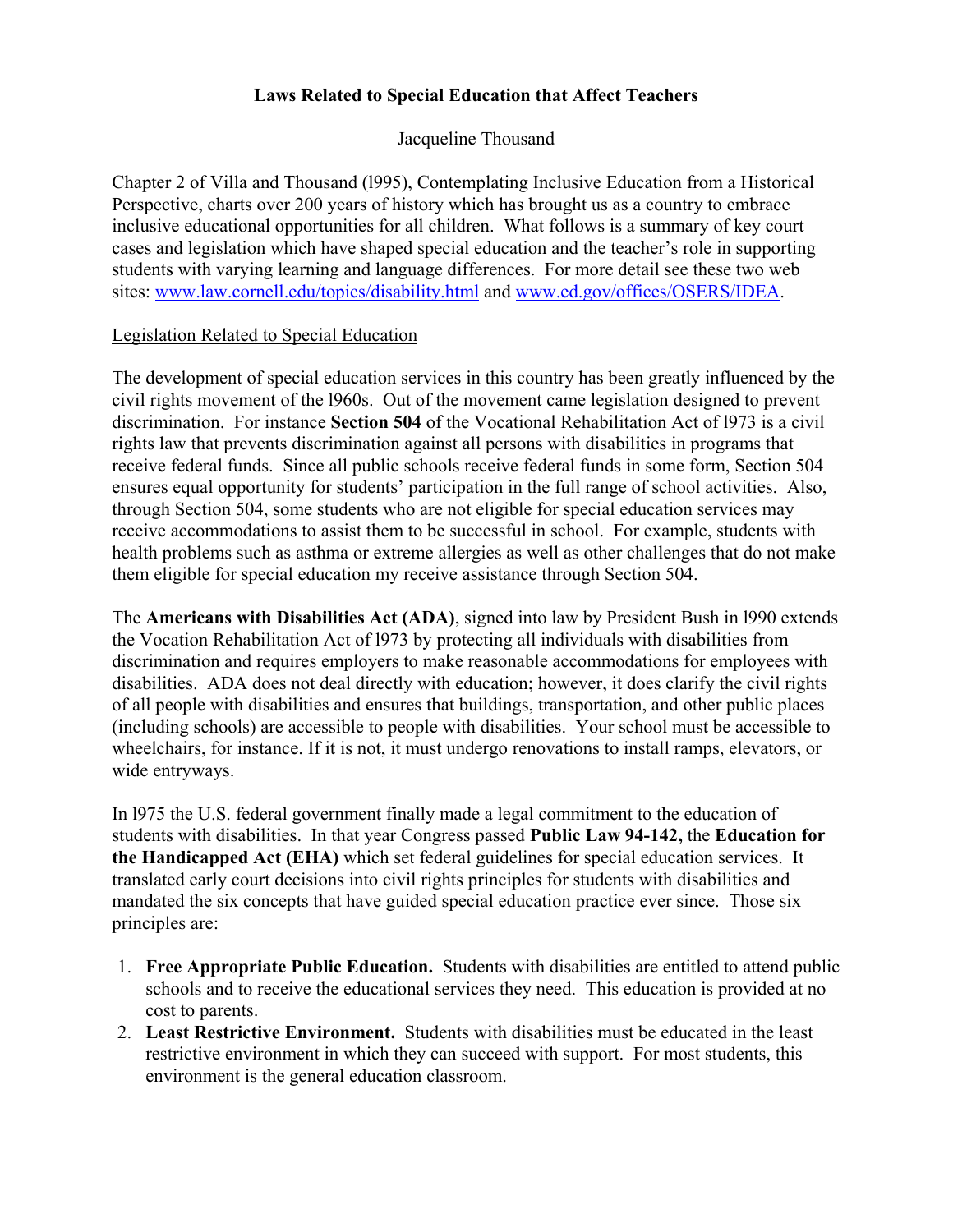- 3. **Individualized Education Program.** Services for students with disabilities must be individually tailored. This is accomplished by annually developing or revising an Individualized Education Program (IEP). Every IEP includes a statement of the student's current performance levels, a set of goals and accompanying short-term benchmarks or objectives for achieving the goals. The IEP clearly specifies who is responsible for delivering various aspects of the student's program, how progress will be evaluated, and where and how long services will be provided.
- 4. **Nondiscriminatory Evaluation.** Students are to be assessed using instruments that do not discriminate on the basis of race, culture, or disability. In considering eligibility for special education, students must be assessed by a multidisciplinary team in their native language using tests that directly relate to the area(s) of concern for which the child was referred.
- 5. **Due Process.** Due process procedures protect students with disabilities and their parents in all special education affairs. Specifically, if a disagreement occurs between the family and school personnel regarding a student's eligibility for special education, no changes can be made in the student's services until an impartial hearing and, if necessary, the appropriate court resolves the issue. School personnel also are protected if they disagree with parents' requests for services; they also may use due process procedures to resolve the dispute.
- 6. **Zero Reject and Child Find.** No student may be excluded from public education because of a disability. Each state also must take action to locate children who may be entitled to special education services.

Public laws must be periodically reauthorized. The l990 reauthorization of P.L. 94-142 described above changed the law to the **Individuals with Disabilities Education Act (IDEA).** The more suitable person-first language of "individual with disabilities" replaces the unfavorable labeling language of "the handicapped" in the title of the legislation. This law added significantly to providing education to very young children with disabilities and preparing older student for transition to post-secondary life. Two new categories of disability – autism and traumatic brain injury – were added to the already existing categories of learning disabilities, speech or language impairments, mental retardation, emotional disturbance, hearing impairments, visual impairments, deaf-blindness, orthopedic impairments, multiple disabilities, and other health impairments. It also funded projects to promote the inclusion of students with severe disabilities in general education.

In l997, President Clinton signed into law the second reauthorization of P.L. 94-142 and accompanying amendments know as **IDEA 97.** Seven significant changes greatly affect schools, teachers, and educational and assessment practices.

- 1. **General Education Teacher Involvement.** At least one general educator must participate as a member of a student's IEP team. The IEP also must directly address the student's participation in general education and must justify placements that are not in general education.
- **2. Evaluation and Eligibility.** IDEA 97 clarifies that when parents consent to have their child evaluated, they are not consenting to possible future special education placement. Students cannot be made eligible for special education because of past poor instruction or because of language differences.Previous requirements that a comprehensive reevaluation occurs every three years can be modified if the family desires; already existing information can be used rather than repeated administration of standardized tests.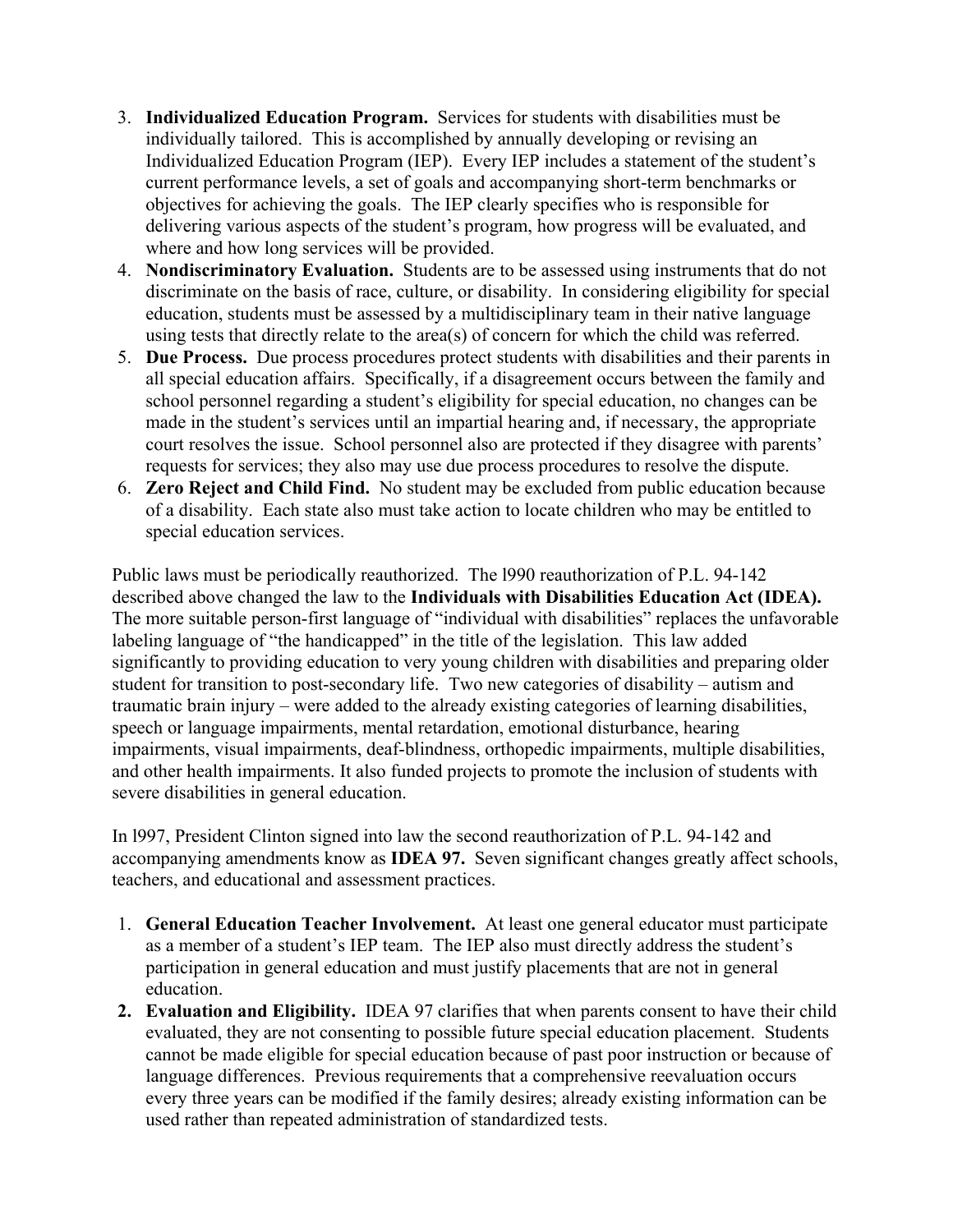- **3. Assessment of All Students.** Historically students receiving special education services were not included in state, district, or school-wide assessment of student performance. IDEA 97 corrected this by requiring that by July, 2000, each state must assess the academic progress of students who have IEPs by including them in the standardized assessments other students task or by using an alternative assessment process. Students who need appropriate adaptations such as extended time or large print during assessment are entitled to these adaptations.
- **4. Discipline.** If needed, the IEP must include strategies for addressing student behavior issues. A behavior pan must be developed, if a student is suspended or placed in an alternative interim placement. If a student with disabilities brings a weapon or drugs to school, the school now has the option to place the student in an alternative placement for up to 45 days; and that placement must provide continued special education services.
- **5. Transition.** Beginning at age 14, IEPs must address the transition to post-secondary needs of students eligible for special education. These needs must be updated annually, with increasing detail each year as to the school and outside services (e.g., community vocational education) the student will access.
- **6. Paraprofessionals**. Paraprofessionals, teaching assistants, aides, and like personnel must be trained for their jobs and appropriately supervised.
- **7. Mediation.** As part of due process procedural rights, each state must make mediation available to parents as an early and informal strategy for resolving disputes over a student with disabilities' identification, placement or services. The State bears the cost of mediation. Parents do not have to mediate; and mediation may not delay a possible due process hearing.

## Court Cases Influencing Special Education

Issues concerning students with disabilities are addressed by federal and state laws. How these laws are interpreted often is resolved through the courts. Since 1954, many hundreds of legal decisions have clarified the rights of students with disabilities and the role of educators in supporting these children's education. In many instances court decisions led to the development of and passage of legislation. As you review some of the landmark decisions listed here, you should notice how they influenced legislation described earlier.

- **Brown v. Board of Education (1954).** This probably is the most important case in establishing the principle that school segregation denies equal education opportunity. Although the decision refers primarily to racial segregation, it is viewed as the foundation for ensuring equal educational opportunity for students with disabilities.
- **Diana v. State board of Education (1970).** California was required to correct biased assessment practices with Chinese American and Mexican American students. Students for whom English was not a primary language had to be assessed in both their primary language and English; culturally biased items had to be dropped from tests and alternative intelligence tests had to be developed to reflect Mexican American culture.
- Larry P. v. Riles (1984). In California it was ruled that IQ testing as a basis for identifying African American students as mentally retarded for special education purposes was discriminatory. California schools were ordered to reduce the disproportionately high numbers of African American students in special classes for students with mental retardation.